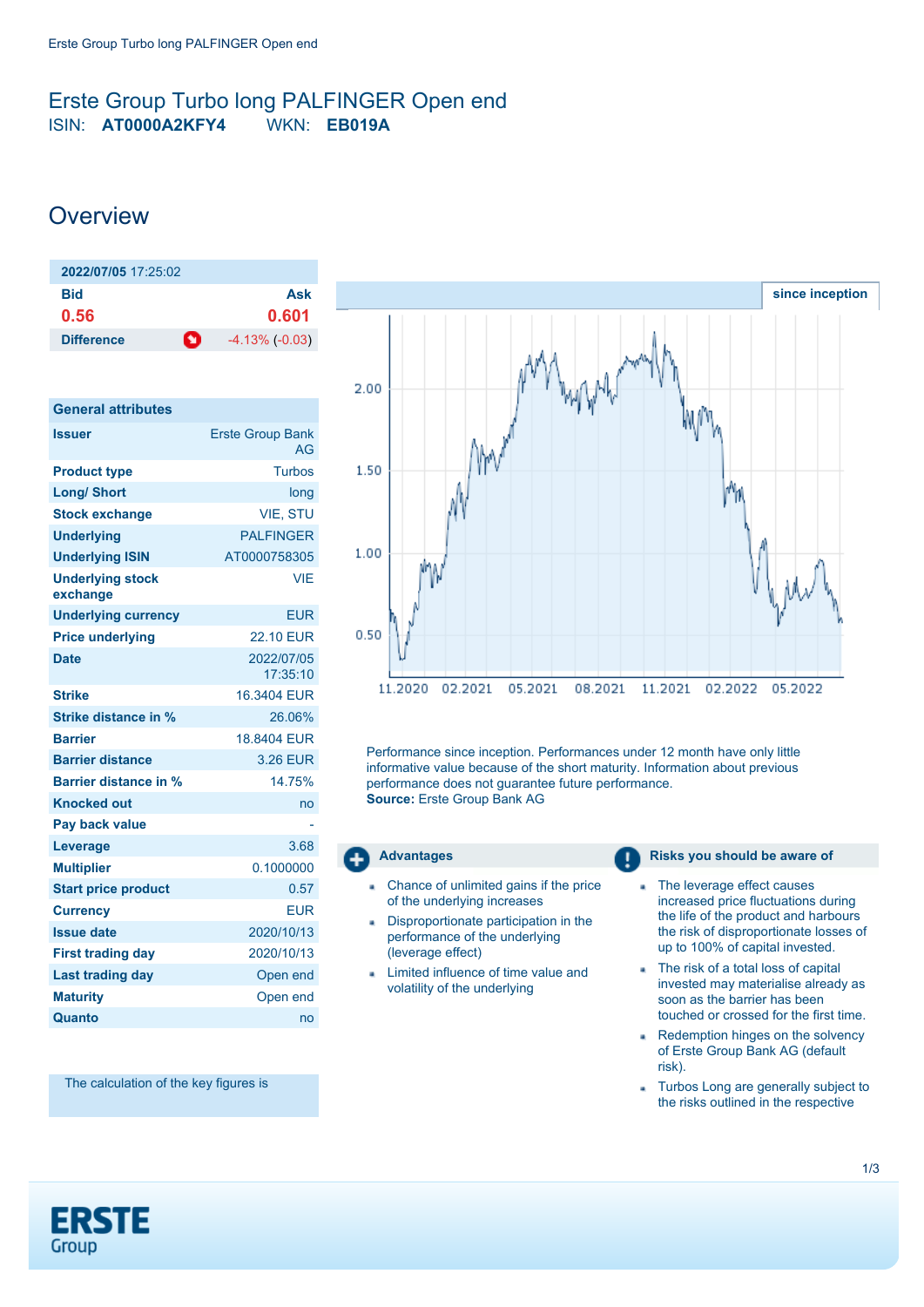based on the most recently delivered price of the underlying (see date/time stamp in tab underlying).

#### **Price information**

| <b>Today open</b>        | 0.64   |
|--------------------------|--------|
| <b>Today high</b>        | 0.64   |
| <b>Today low</b>         | 0.55   |
| Close (previous day)     | 0.61   |
| Spread in %              | 6.82 % |
| <b>Spread absolute</b>   | 0.04   |
| <b>Spread harmonised</b> | 0.41   |
| High price (52 weeks)    | 2.36   |
| Low price (52 weeks)     | 0.54   |

| <b>Performance</b>                  |           |
|-------------------------------------|-----------|
| <b>Performance YTD in %</b>         | $-67.75%$ |
| Performance 1 month in %            | $-39.53%$ |
| <b>Performance 6 months in %</b>    | $-68.87%$ |
| Performance 1 year in %             | $-70.83%$ |
| Performance 3 years in %            |           |
| Performance 5 years in %            |           |
| Performance since inception in<br>℅ | $+1.84%$  |

#### **Turbos | Description**

#### **What are Turbos Long/Short?**

Turbos offer investors the chance to benefit at a disproportionate degree (leveraged) from a positive (Turbos Long) or negative (Turbos Short) development of the market. The leverage is produced by the considerably smaller size of investment required for this product in comparison with the direct investment in the underlying instrument (e.g. shares, indices, or commodities). As a basic rule, the lower the purchase price of the Turbo, the higher the leverage. Just like an option, the Turbo, too, has a strike price. This price is set by the issuer and is integral to the establishment of the leverage. The leverage is calculated by dividing the strike price by the price of the Turbo while bearing in mind the exchange ratio. In contrast to options, the leverage is largely independent of the intensity of fluctuation (i.e. volatility) of the underlying.

The price of a Turbo depends on the performance of the underlying, with the strike price and the barrier representing the crucial parameters. The margin between the price of the underlying and the strike price determines the intrinsic value of the Turbo. It changes in accordance with the price movements of the underlying, but at a disproportionate degree due to the respective leverage. Once the price of the underlying reaches or falls below (Turbos Long), or reaches or rises above (Turbos Short) the barrier, the product becomes worthless immediately, and investors receive at best a marginal residual compensation.

Even slight fluctuations of the underlying can trigger gains for the investor on account of the leverage effect. However, the high potential return is juxtaposed by the possible total loss of the capital invested.

#### **How do Turbos Long work?**

With a Turbo Long investors benefit disproportionately from rising prices of the underlying. Price movements in the underlying are levered in accordance with the chosen strike price. The intrinsic value is equal to the difference between the price of the underlying and the strike price. This means that the price of the Turbo Long increases when the price of the underlying increases.

The barrier of Turbos Long is below the current price of the underlying. If the price of the underlying falls to or below the barrier, the investor incurs a total loss of capital or investors receive at best a marginal residual compensation.

#### **Secondary market**

From the value date onwards the certificates can be traded on each stock exchange day during trading hours. However, Erste Group Bank AG cannot guarantee the existence or maintenance of an active market throughout the entire life of the certificate. The issuer will, as a rule, continuously quote prices, but is not obligated to do so. Neither is the issuer obligated to redeem the certificates. During the life of the certificate its price will be significantly determined by the general development of interest rates, the fluctuations on the capital market, and the general economic scenario.



#### prospectus